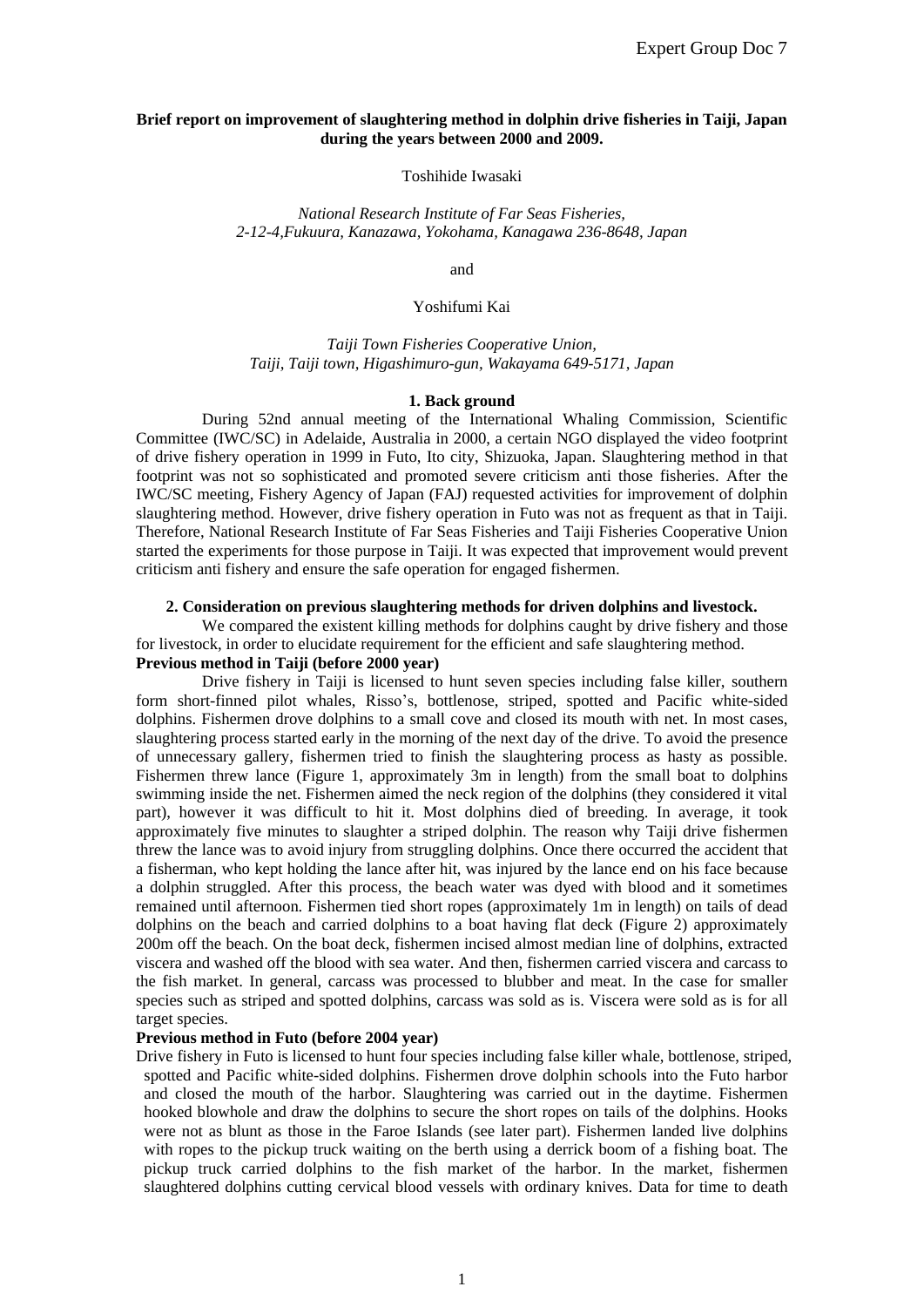were not available, but dolphins struggled and bled until death. Dead dolphins were processed and sold at the market. Fishermen in Futo seemed not to mind that their slaughtering was being seen or recorded by the gallery.

# **Method for cattle and pigs**

Restrained cattle will be struck by a captive bolt pistol in the middle point between both eyes and temporarily stunned because of brain damage (not dead). Immediately, they will be cut in their cervical blood vessels. For the safety of the operators, spinal cord of cattle used to be broken with stainless steel wire penetrated through bolt wound (pithing) in order to prevent reflex movement of hind limb. However, now pithing is banned by the Government of Japan to minimize the risk of bovine spongiform encephalopathy (BSE) transmission. Cattle will die in less than 30 seconds after pistol hit. Bleeding is major cause of death. In Japan, it is necessary to have license for holding and usage of a captive bolt pistol. In addition, it is not permitted to use the pistol for the purpose other than slaughtering cattle in appropriate facilities.

In the case for pigs, operators restrained animals with electric shock and immediately they speared heart and cut cervical blood vessels. Time to death seemed slightly shorter than those for cattle probably due to smaller body size. It was concerned that the electric shocker would cause a shock to the operators/fishermen on the beach, if the shocker were introduced to dolphin slaughtering.

## **Method in the Faroe Islands (spinal cut)**

In the operation of the Faroese drive fishery, the boats drive dolphin schools to the beach. Hunters on the beach restrain and draw dolphins with a blunt blowhole hook. With a short lance called whaling knife, they slaughter dolphins by breaking cervical spinal cord and blood vessels surrounding vertebra simultaneously (Olsen 1999). Time to death was reported shorter than 30 seconds. Olsen (1999) pointed out that blood supply to dolphin brain depends on blood vessel plexus surrounding vertebra. It means that single hit on the spinal cord simultaneously destroys large blood vessels. These double effects bring fatal result.

## **Requirement for dolphin slaughtering method**

From above observation, we could extract requirement for dolphin slaughtering method. First, operators must restrain the animal. Second, during the restraint the operators must bleed as much and quick as possible by breaking large blood vessels or heart. Third, it is necessary to break the spinal nerves in order to ensure the death and to prevent reflex movement of the animal.

A captive bolt pistol, electric shocker and blunt blowhole help to restrain the animal. In addition, underwater environment seemed to ease the animal Bleeding is common for all the four methods. Spinal cord is the target in cattle and the Faroese methods.

# **3. Experiments in Taiji during the years between 2000 and 2001.**

## **Preliminary experiments**

In Taiji during October-November 2000, the junior author had tried stunning by bolt, blunt blowhole hook and a whaling knife assisted by dolphin drive fishermen. The junior author tried to stun Risso's and bottlenose dolphins in October 2000. Stunning bolt was modified from a screwdriver. Tip of the bolt was 5cm in length. It was possible to stun the dolphin for a few minutes, but at last he used traditional lance for slaughtering. Olsen (1999) reported that a captive bolt pistol is not suitable for slaughtering of dolphins, because dolphins will show severe cramp after short stunning and it is dangerous for operators. The junior author also examined the effect of pithing on a bottlenose dolphin. It brought stunning but not fatal.

## **Introducing spinal cut**

During the period between December 2000 and February 2001, the junior author and drive fishermen in Taiji applied spinal cut to seven Risso's, four striped and two spotted dolphins and one southern form short-finned pilot whale. In the case of Risso's dolphins, it was easy to draw and beach the dolphin with ropes on tails. Then operators cut spinal nerves and blood vessels with knife. Operators confirmed death by disappearance of movement/breath. Biologically, this criterion is not correct but practical for fishermen. Time to death ranged between five and 40 seconds (n=7). In the case of striped dolphins, it was impossible to restrain the intact animals because they struggled before beaching or stranded on rocky part of the beach (slaughtering should be done on sand beach). Then operators used traditional lances to make dolphins weak. After that, it was easy to cut spinal nerves. Time to death after spinal cut ranged between five and 30 seconds (n=4). Criterion of death was similar to that of Risso's dolphins. In the case of spotted dolphins, situation was similar to striped dolphins. Spinal cut was applied for two spotted dolphins after lance hit.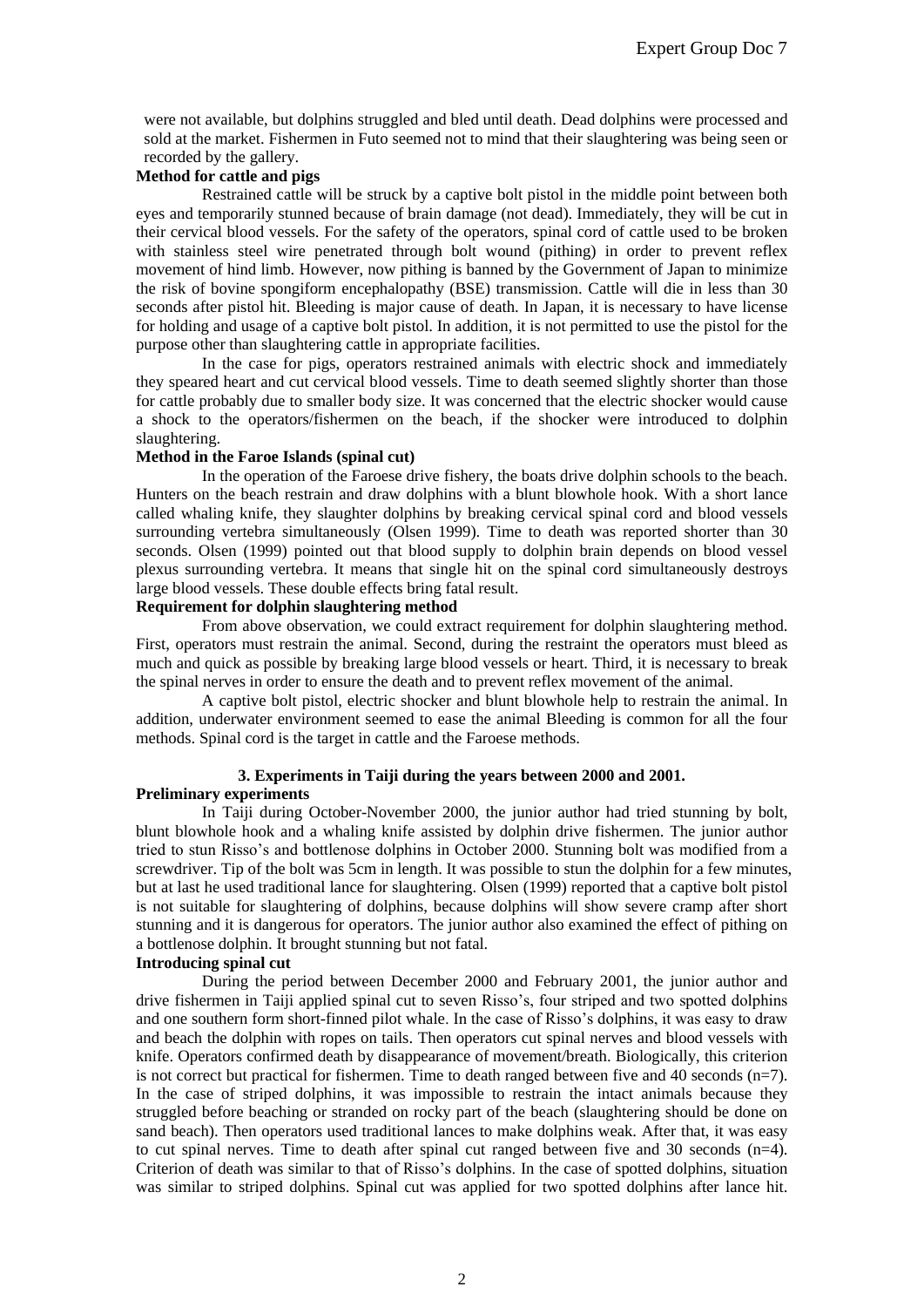Time to death data were eight and ten seconds (n=2). In the case of a pilot whale, it was easy to restrain and time to death was 25 seconds.

Results from a series of trial indicated that spinal cut is the efficient primary slaughtering method for dolphin species other than striped or spotted dolphins. Then drive fishermen prepared slaughtering knife (Figure 3) and introduced spinal cut to commercial operation for false killer and southern form short-finned pilot whales, Risso's and bottlenose dolphins. However, traditional slaughtering method remained for striped and spotted dolphins.

After the partial introduction of spinal cut in Taiji, fishermen in Futo followed it in November 2004.

### **4. Further improvement in Taiji during the years between 2008 and 2009.**

In 2008, FAJ reiterated the request for improvement of dolphin slaughtering method. Fishermen in Taiji considered that spinal cut would be applicable if they could lead striped and spotted dolphins to sandy beach. In December 2008, fishermen covered the rocky part of the beach with a vinyl sheet (3m in depth and 25m in length), and then drove dolphins to sandy beach. This attempt was successful. Dolphins in the net were guided as expected and safely slaughtered by spinal cut. Remained technical difficulty was resolved.

In 2009, fishermen in Taiji started next attempt. They planned to prevent blood spill on water during slaughtering, because anti-whaling activists recorded sea water dyed with blood as visual material to criticize the dolphin fishery. Fishermen invented new knife having a blade narrow as a shaft (13 mm in diameter) to minimize blood spill. The knife seemed like a needle. Immediately after hit on spinal nerves by the new knife, operators inserted wooden plug into the wound to minimize blood spill. Damage on spinal nerves immobilized the dolphins. After the spinal cut, fishermen carried dolphins to the "dissection" boat and incised as described above. Blood was released on the boat to sea water off the beach. Taiji fishermen consider that holding blood in the body until dissection does not spoil meat quality. In the near future, this technique will make it possible to collect blood as material for certain chemical industries on demand and also to keep environmental sanitation.

### **5. Conclusion**

Application of spinal cut method for Japanese dolphin drive fisheries brought significant improvement on time to death (e.g. five minutes to 30 seconds for striped dolphins) and safety for the engaged fishermen. Modified method will be able to promote utilization of dolphin blood and hygiene of the coastal sea water.

### **6. Acknowledgment**

Dr. Justines Olsen in Torshavn repeatedly gave valuable advice to the senior author on application of spinal cut method for the Japanese fisheries. Mr. Joji Morishita of FAJ and Dr. Hajime Ishikawa of Institute of Cetacean Research, Tokyo, Japan gave us valuable critical comments.

### **7. Literature cited**

Olsen, J. (1999) Killing methods and equipment in the Faroese pilot whale hunt. *North Atlantic Marine Mammal Commission, report to the working group meeting in hunting methods*: NAMMCO/99/WS-2: 1-14.